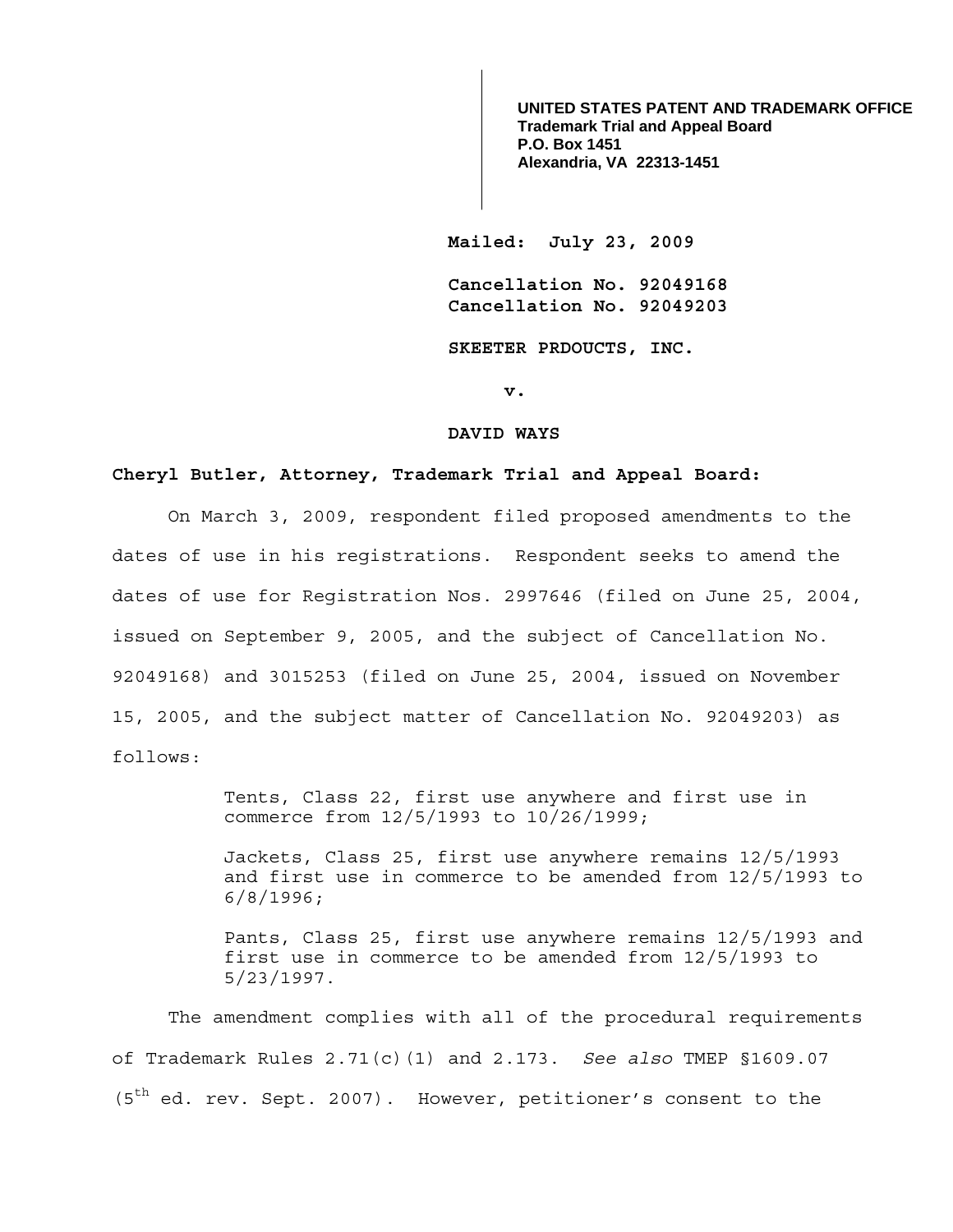# Cancellation Nos. 92049168 and 92049203

proposed amendment is not of record. *See* Trademark Rule 2.133(a). Indeed, it does not appear that the proposed amendment was served on petitioner. *See* Trademark Rule 2.119.

 In view thereof, a copy of respondent's proposed amendment is attached herewith for petitioner's consideration.

 If this resolves the dispute herein, petitioner is allowed until **THIRTY DAYS** from the mailing date of this order to file a withdrawal of the petition to cancel, failing which, a determination on the proposed amendment is deferred to final decision.

 Except as noted, proceedings remain suspended, in accordance with the Board's order of June 27, 2008, pending disposition of the civil action between the parties. 

2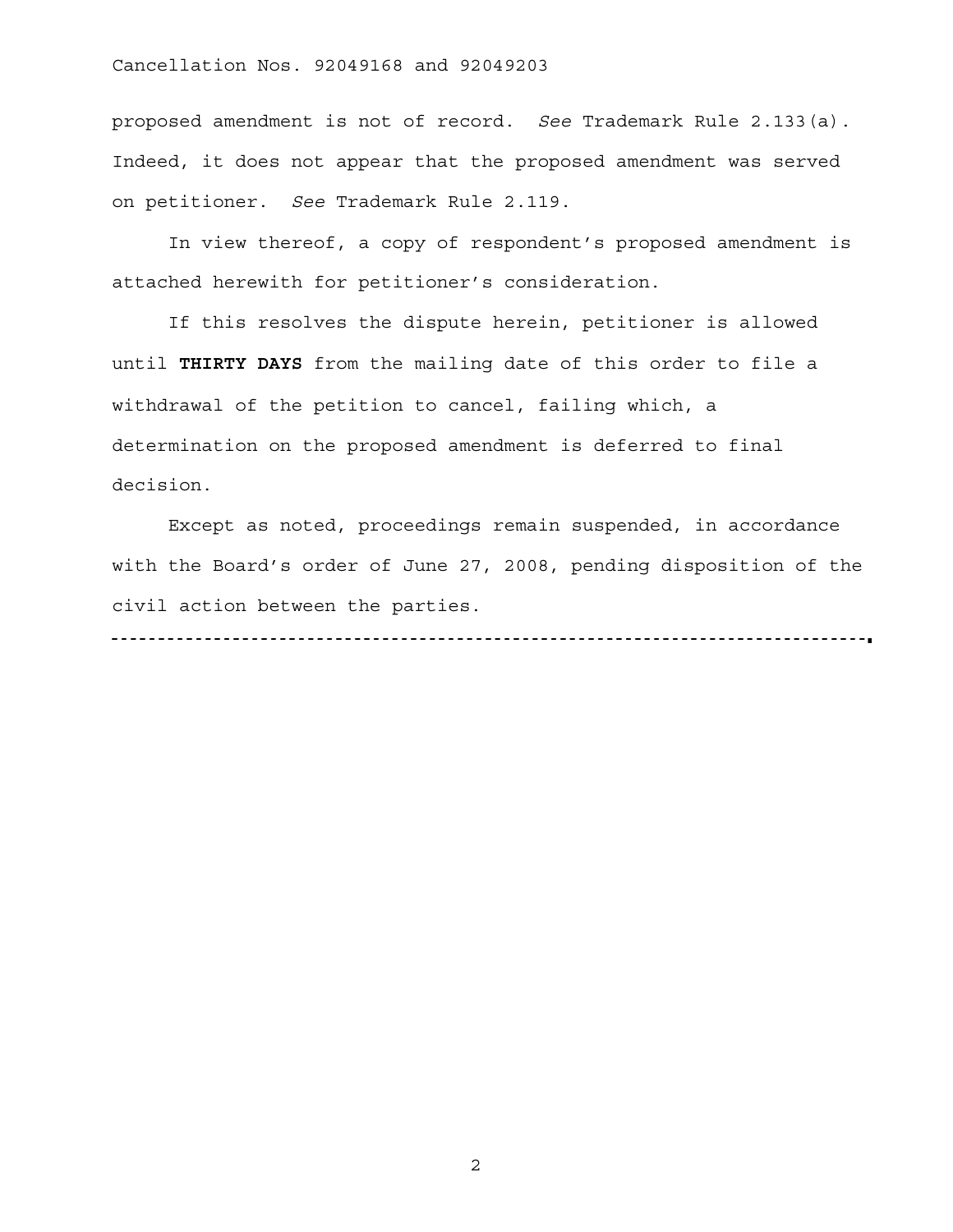Section 7 Request Form  $\ddot{\phantom{0}}$ 

Page 1 of 7<br>92049160

PTO Form 1597 (Rev 11/2007) OMB No. 0651-0055 (Exp. 12/31/2011)

# **Section 7 Request Form**

## The table below presents the data as entered.

| <b>Input Field</b>                            | <b>Entered</b>                                                                                          |  |  |  |  |
|-----------------------------------------------|---------------------------------------------------------------------------------------------------------|--|--|--|--|
| <b>REGISTRATION NUMBER</b>                    | 2997646                                                                                                 |  |  |  |  |
| <b>LAW OFFICE ASSIGNED</b>                    | <b>LAW OFFICE 106</b>                                                                                   |  |  |  |  |
| <b>SERIAL NUMBER</b>                          | 78441248                                                                                                |  |  |  |  |
| <b>MARK SECTION (current)</b>                 |                                                                                                         |  |  |  |  |
| <b>STANDARD CHARACTERS</b>                    | <b>YES</b>                                                                                              |  |  |  |  |
| <b>USPTO-GENERATED IMAGE</b>                  | <b>YES</b>                                                                                              |  |  |  |  |
| LITERAL ELEMENT                               | <b>SKEETA</b>                                                                                           |  |  |  |  |
| <b>MARK STATEMENT</b>                         | The mark consists of standard characters, without claim to any<br>particular font style, size or color. |  |  |  |  |
| GOODS AND/OR SERVICES SECTION (022)(current)  |                                                                                                         |  |  |  |  |
| <b>INTERNATIONAL CLASS</b>                    | 022                                                                                                     |  |  |  |  |
| <b>IDENTIFICATION</b>                         | <b>TENTS</b>                                                                                            |  |  |  |  |
| <b>FILING BASIS</b>                           | Section 1(a)                                                                                            |  |  |  |  |
| FIRST USE ANYWHERE DATE                       | At least as early as 12/05/1993                                                                         |  |  |  |  |
| FIRST USE IN COMMERCE<br><b>DATE</b>          | At least as early as 12/05/1993                                                                         |  |  |  |  |
| GOODS AND/OR SERVICES SECTION (022)(proposed) |                                                                                                         |  |  |  |  |
| <b>INTERNATIONAL CLASS</b>                    | 022                                                                                                     |  |  |  |  |
| <b>IDENTIFICATION</b>                         | <b>TENTS</b>                                                                                            |  |  |  |  |
| <b>FILING BASIS</b>                           | Section 1(a)                                                                                            |  |  |  |  |
| FIRST USE ANYWHERE DATE                       | At least as early as 10/26/1999                                                                         |  |  |  |  |
| FIRST USE IN COMMERCE DATE                    | At least as early as 10/26/1999                                                                         |  |  |  |  |
| GOODS AND/OR SERVICES SECTION (025)(current)  |                                                                                                         |  |  |  |  |
| <b>INTERNATIONAL CLASS</b>                    | 025                                                                                                     |  |  |  |  |
|                                               |                                                                                                         |  |  |  |  |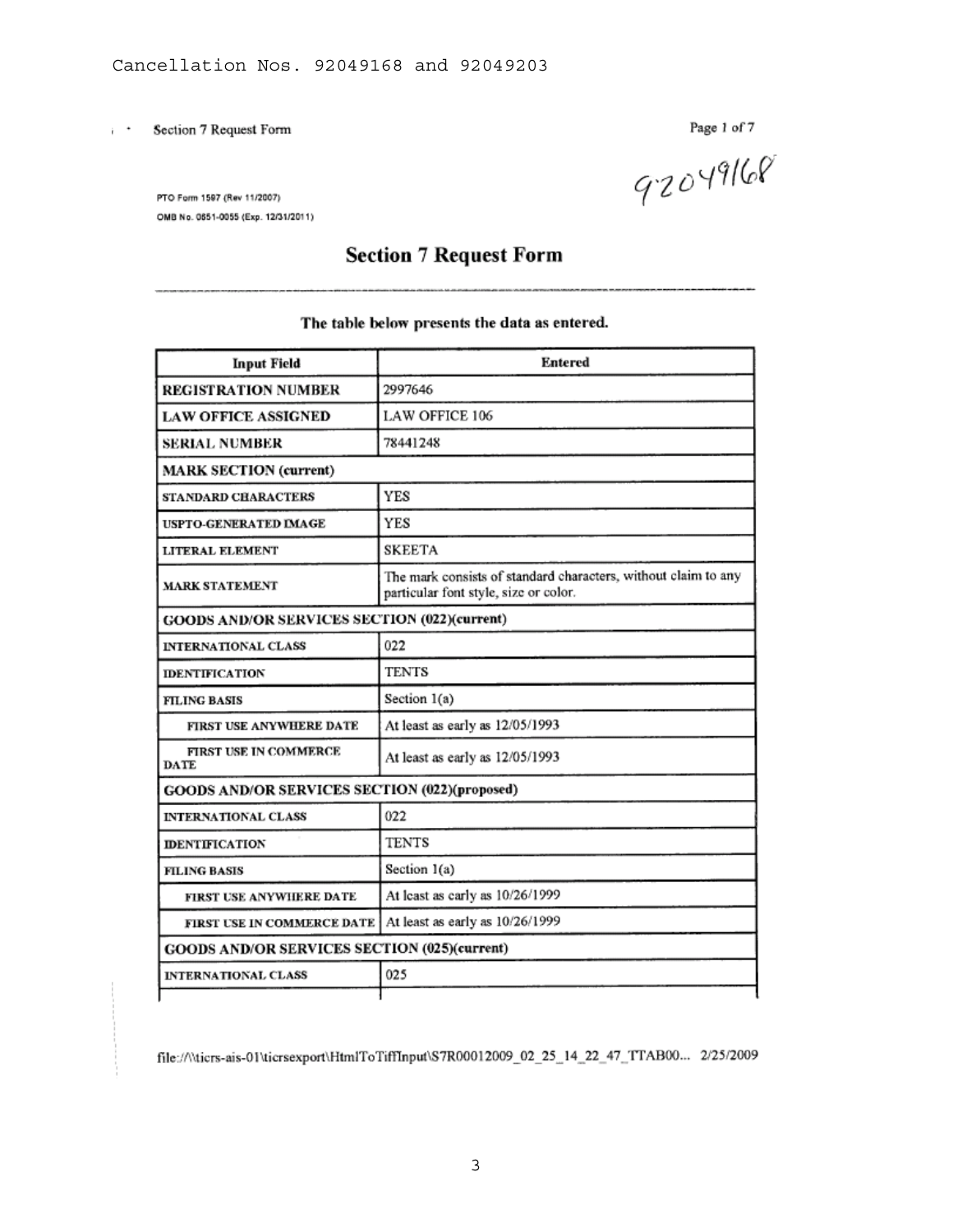$\cdot$ 

| <b>IDENTIFICATION</b>                         | Jackets, and Pants                                                                                                                                                                                                                                                                                                                                                                                                                                                                                                                                                                                                                                                                                                                                                                                                                                                                                                                                                                                                                                                                                                                                                                                                                                                                                                                                                                                                                                                                                                                                                                                                                                                                                                                                                                                                                                                                                                                                                                                                                 |  |  |  |  |
|-----------------------------------------------|------------------------------------------------------------------------------------------------------------------------------------------------------------------------------------------------------------------------------------------------------------------------------------------------------------------------------------------------------------------------------------------------------------------------------------------------------------------------------------------------------------------------------------------------------------------------------------------------------------------------------------------------------------------------------------------------------------------------------------------------------------------------------------------------------------------------------------------------------------------------------------------------------------------------------------------------------------------------------------------------------------------------------------------------------------------------------------------------------------------------------------------------------------------------------------------------------------------------------------------------------------------------------------------------------------------------------------------------------------------------------------------------------------------------------------------------------------------------------------------------------------------------------------------------------------------------------------------------------------------------------------------------------------------------------------------------------------------------------------------------------------------------------------------------------------------------------------------------------------------------------------------------------------------------------------------------------------------------------------------------------------------------------------|--|--|--|--|
| FILING BASIS                                  | Section 1(a)                                                                                                                                                                                                                                                                                                                                                                                                                                                                                                                                                                                                                                                                                                                                                                                                                                                                                                                                                                                                                                                                                                                                                                                                                                                                                                                                                                                                                                                                                                                                                                                                                                                                                                                                                                                                                                                                                                                                                                                                                       |  |  |  |  |
| FIRST USE ANYWHERE DATE                       | At least as early as 12/05/1993                                                                                                                                                                                                                                                                                                                                                                                                                                                                                                                                                                                                                                                                                                                                                                                                                                                                                                                                                                                                                                                                                                                                                                                                                                                                                                                                                                                                                                                                                                                                                                                                                                                                                                                                                                                                                                                                                                                                                                                                    |  |  |  |  |
| <b>FIRST USE IN COMMERCE</b><br><b>DATE</b>   | At least as early as 12/05/1993                                                                                                                                                                                                                                                                                                                                                                                                                                                                                                                                                                                                                                                                                                                                                                                                                                                                                                                                                                                                                                                                                                                                                                                                                                                                                                                                                                                                                                                                                                                                                                                                                                                                                                                                                                                                                                                                                                                                                                                                    |  |  |  |  |
| GOODS AND/OR SERVICES SECTION (025)(proposed) |                                                                                                                                                                                                                                                                                                                                                                                                                                                                                                                                                                                                                                                                                                                                                                                                                                                                                                                                                                                                                                                                                                                                                                                                                                                                                                                                                                                                                                                                                                                                                                                                                                                                                                                                                                                                                                                                                                                                                                                                                                    |  |  |  |  |
| <b>INTERNATIONAL CLASS</b>                    | 025                                                                                                                                                                                                                                                                                                                                                                                                                                                                                                                                                                                                                                                                                                                                                                                                                                                                                                                                                                                                                                                                                                                                                                                                                                                                                                                                                                                                                                                                                                                                                                                                                                                                                                                                                                                                                                                                                                                                                                                                                                |  |  |  |  |
| <b>IDENTIFICATION</b>                         | Jackets, and Pants                                                                                                                                                                                                                                                                                                                                                                                                                                                                                                                                                                                                                                                                                                                                                                                                                                                                                                                                                                                                                                                                                                                                                                                                                                                                                                                                                                                                                                                                                                                                                                                                                                                                                                                                                                                                                                                                                                                                                                                                                 |  |  |  |  |
| <b>FILING BASIS</b>                           | Section 1(a)                                                                                                                                                                                                                                                                                                                                                                                                                                                                                                                                                                                                                                                                                                                                                                                                                                                                                                                                                                                                                                                                                                                                                                                                                                                                                                                                                                                                                                                                                                                                                                                                                                                                                                                                                                                                                                                                                                                                                                                                                       |  |  |  |  |
| FIRST USE ANYWHERE DATE                       | At least as early as 12/05/1993                                                                                                                                                                                                                                                                                                                                                                                                                                                                                                                                                                                                                                                                                                                                                                                                                                                                                                                                                                                                                                                                                                                                                                                                                                                                                                                                                                                                                                                                                                                                                                                                                                                                                                                                                                                                                                                                                                                                                                                                    |  |  |  |  |
| FIRST USE IN COMMERCE DATE                    | At least as early as 06/08/1996                                                                                                                                                                                                                                                                                                                                                                                                                                                                                                                                                                                                                                                                                                                                                                                                                                                                                                                                                                                                                                                                                                                                                                                                                                                                                                                                                                                                                                                                                                                                                                                                                                                                                                                                                                                                                                                                                                                                                                                                    |  |  |  |  |
| <b>ADDITIONAL STATEMENTS SECTION</b>          |                                                                                                                                                                                                                                                                                                                                                                                                                                                                                                                                                                                                                                                                                                                                                                                                                                                                                                                                                                                                                                                                                                                                                                                                                                                                                                                                                                                                                                                                                                                                                                                                                                                                                                                                                                                                                                                                                                                                                                                                                                    |  |  |  |  |
|                                               | Correction of Registrant□s Error On November 11th, 2008<br>Registrant was served with Interrogatories by Skeeter Products,<br>Inc. pertaining to a Civil Case No. 8:08-cv-01065-RAL-TGW<br>to <b>Eldentify</b> and specifically and completely describe in detail<br>all goods offered to customers by Plaintiff under the<br>TRADEMARK, and identify by name (including trademark)<br>and by years of sale, i.e., beginning dates and, where<br>applicable, end dates, of each product sold.□ In the process of<br>investigating the available documentation to answer this<br>request to the best of his ability it became known to the<br>Registrant that an error had occurred in good faith in the<br>applications filed to re-register the Skeeta TRADEMARKS.<br>Registrant discovered that he had inadvertently referenced the<br>Date of First Use in Commerce of the original Skeeta<br>Registrations (No. 2,043,892, & No. 2,047,945) for □insect<br>repelling garments, namely, shirts, jackets, pants, shawls,<br>headwear and ponchos [] in Class 25, and applied it to the<br>added Class 22 for $\Box$ tents $\Box$ in the new applications. The<br>available documentation reveals a purchase request from The<br>State of Alaska Department of Natural Resources for 200 tents<br>on 7/9/1999, with payment being received on 10/26/1999,<br>identifying a bona fide use of the mark in the ordinary course of<br>trade to establish the Date of First Use and Date of First Use in<br>Commerce for □tents□ in Class 22. Furthermore, the available<br>documentation to support the Date of First Use Anywhere for<br>⊔jackets∪ and ⊔pants⊔ remains at least as early as 12/5/1993;<br>however, a purchase of jackets on 6/8/1996 by The Riverview<br>RV Park, and a purchase of pants on 5/23/1997 by The<br>Prospector Outfitters, identify a bona fide use of the mark in the<br>ordinary course of trade to establish the Date of First Use in<br>Commerce for □jackets□ and □pants□ in Class 25, relative to |  |  |  |  |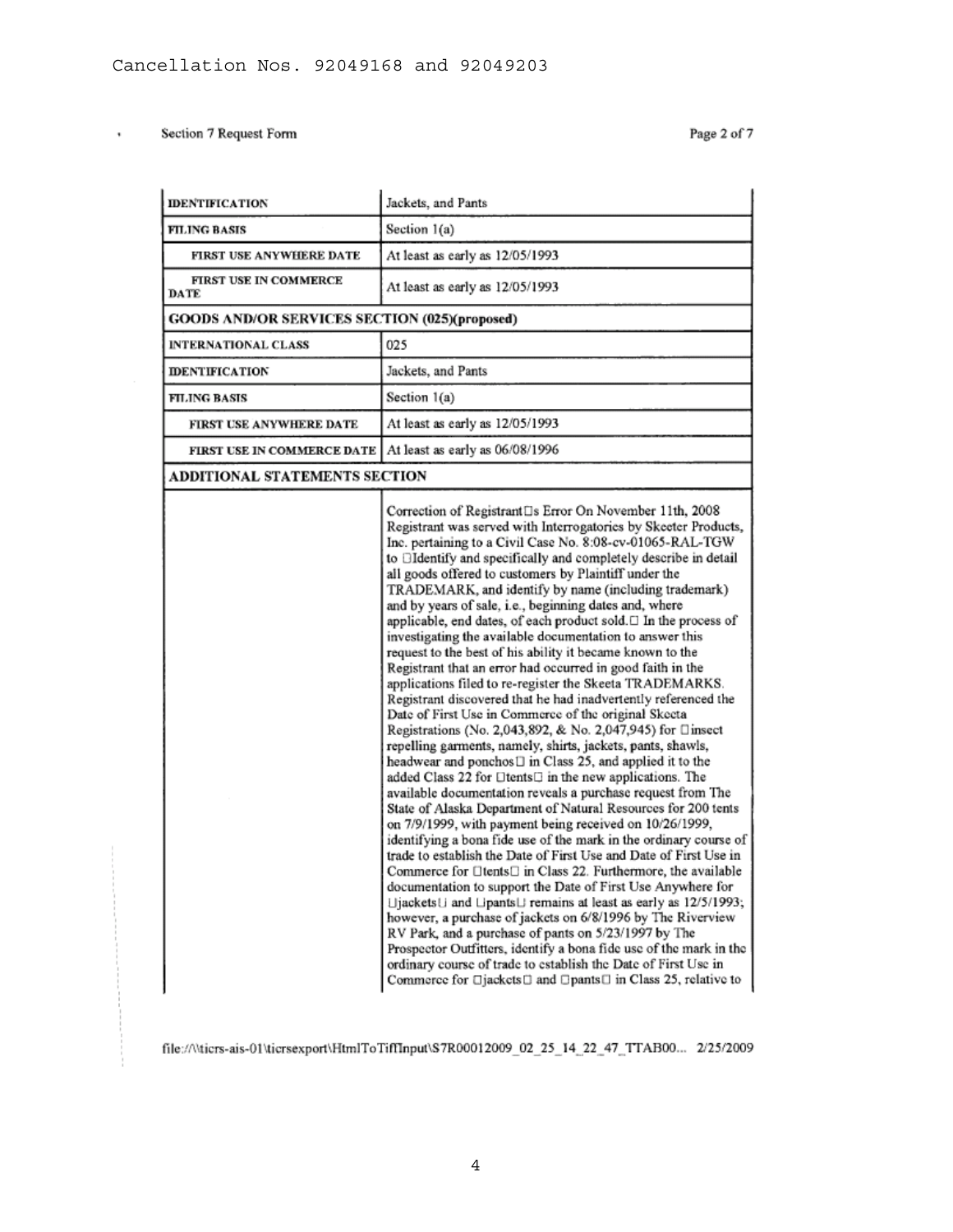$\overline{\phantom{a}}$ 

Page 3 of 7

| <b>MISCELLANEOUS STATEMENT</b>               | the size of the company and seasonal type of goods sold.<br>Therefore, Registrant files this request for correction of<br>registrant as error in the Dates of First Use Anywhere, and<br>Dates of First Use in Commerce to be consistent with the<br>currently available documentation as follows: First Use<br>Anywhere for jackets in Class 25 remains to be as early as:<br>12/5/1993, First Use in Commerce for jackets in Class 25 to be<br>at least as early as: 6/8/1996, First Use Anywhere for pants in<br>Class 25 remains to be as early as: 12/5/1993, First Use in<br>Commerce for pants in Class 25 to be at least as early as:<br>5/23/1997, First Use Anywhere for tents in Class 22 to be at<br>least as early as: 10/26/1999, First Use in Commerce for tents<br>in Class 22 to be at least as early as: 10/26/1999. The corrected<br>dates specified above remain prior to the application filing date<br>of June 25, 2004, for both current U.S. Trademark<br>Registrations No. 3,015,253 for the SKEETA and Design mark<br>for □tents□ in Class 22 and □jackets and pants□ in Class 25,<br>and No. 2,997,646 for the SKEETA word mark for ⊡tents□ in<br>Class 22 and Ejackets and pants El in Class 25. Pursuant to<br>TBMP § 1609.10(b) [Correction of Registrant[1s Error[1],<br>under §7(h) of the Trademark Act, if a mistake in a registration<br>occurs in good faith through the fault of the owner of the<br>registration, the Director may correct the error upon written<br>request and payment of the fee required by 37 C.F.R. §2.6,<br>provided the correction does not result in a change that would<br>require republication of the mark. The Skeeta Trademark<br>Registrations (No. 2,997,646 and No. 3,015,253) are currently<br>subject to cancellation proceedings (No. 92049168 and No.<br>92049203) with the Trademark Trial and Appeal Board<br>(TTAB). The undersigned being warned that willful false<br>statements and the like are punishable by fine or imprisonment,<br>or both, under 18 U.S.C. 1001, and that such willful false<br>statements and the like may jeopardize the validity of the<br>application or document or any registration resulting therefrom,<br>declares that all statements made of his/her own knowledge are<br>true; and all statements made on information and belief are<br>believed to be true. David E. Ways, President SKEETA, INC.<br>19706 77th Avenue East Bradenton, Florida 34202 Phone:<br>(941) 322-9739 Facsimile: (941) 322-9739 dew@skeeta.com<br>Bv:<br>David E. Ways |
|----------------------------------------------|-------------------------------------------------------------------------------------------------------------------------------------------------------------------------------------------------------------------------------------------------------------------------------------------------------------------------------------------------------------------------------------------------------------------------------------------------------------------------------------------------------------------------------------------------------------------------------------------------------------------------------------------------------------------------------------------------------------------------------------------------------------------------------------------------------------------------------------------------------------------------------------------------------------------------------------------------------------------------------------------------------------------------------------------------------------------------------------------------------------------------------------------------------------------------------------------------------------------------------------------------------------------------------------------------------------------------------------------------------------------------------------------------------------------------------------------------------------------------------------------------------------------------------------------------------------------------------------------------------------------------------------------------------------------------------------------------------------------------------------------------------------------------------------------------------------------------------------------------------------------------------------------------------------------------------------------------------------------------------------------------------------------------------------------------------------------------------------------------------------------------------------------------------------------------------------------------------------------------------------------------------------------------------------------------------------------------------------------------------------------------------------------------------------------------------------------------------------------------------------------------------------------------------------------------------------------|
| <b>MISCELLANEOUS FILE NAME(S)</b>            |                                                                                                                                                                                                                                                                                                                                                                                                                                                                                                                                                                                                                                                                                                                                                                                                                                                                                                                                                                                                                                                                                                                                                                                                                                                                                                                                                                                                                                                                                                                                                                                                                                                                                                                                                                                                                                                                                                                                                                                                                                                                                                                                                                                                                                                                                                                                                                                                                                                                                                                                                                   |
| <b>ORIGINAL</b><br><b>PDF FILE</b>           | http://tgate/PDF/SECT07/2008/12/17/20081217140241210702-<br>2997646-001_001/M-682002156-<br>132041941 . Correction of Errors.pdf                                                                                                                                                                                                                                                                                                                                                                                                                                                                                                                                                                                                                                                                                                                                                                                                                                                                                                                                                                                                                                                                                                                                                                                                                                                                                                                                                                                                                                                                                                                                                                                                                                                                                                                                                                                                                                                                                                                                                                                                                                                                                                                                                                                                                                                                                                                                                                                                                                  |
| <b>CONVERTED</b><br>PDF FILE(S)<br>(3 pages) | \\TICRS\EXPORT5\IMAGEOUT5\784\412\78441248\xml1<br>\S7R0002.JPG                                                                                                                                                                                                                                                                                                                                                                                                                                                                                                                                                                                                                                                                                                                                                                                                                                                                                                                                                                                                                                                                                                                                                                                                                                                                                                                                                                                                                                                                                                                                                                                                                                                                                                                                                                                                                                                                                                                                                                                                                                                                                                                                                                                                                                                                                                                                                                                                                                                                                                   |
|                                              | \\TICRS\EXPORT5\IMAGEOUT5\784\412\78441248\xml1                                                                                                                                                                                                                                                                                                                                                                                                                                                                                                                                                                                                                                                                                                                                                                                                                                                                                                                                                                                                                                                                                                                                                                                                                                                                                                                                                                                                                                                                                                                                                                                                                                                                                                                                                                                                                                                                                                                                                                                                                                                                                                                                                                                                                                                                                                                                                                                                                                                                                                                   |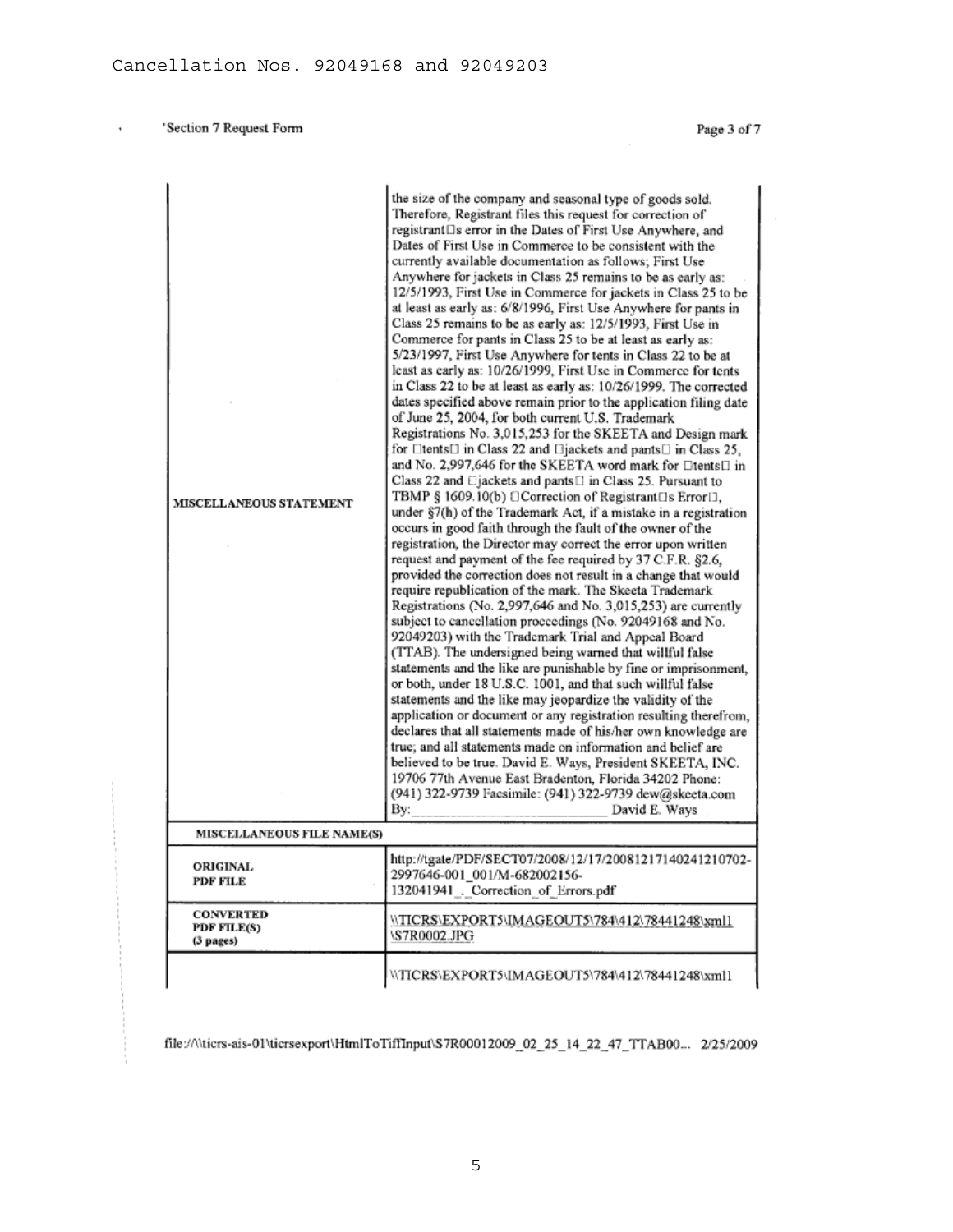$\cdot$ 

Page 4 of 7

|                                                  | \S7R0003.JPG                                                                                                                        |  |  |  |  |
|--------------------------------------------------|-------------------------------------------------------------------------------------------------------------------------------------|--|--|--|--|
|                                                  | \\TICRS\EXPORT5\IMAGEOUT5\784\412\78441248\xmll<br>\S7R0004.JPG                                                                     |  |  |  |  |
| PAYMENT SECTION                                  |                                                                                                                                     |  |  |  |  |
| TOTAL AMOUNT                                     | 100                                                                                                                                 |  |  |  |  |
| <b>TOTAL FEES DUE</b>                            | 100                                                                                                                                 |  |  |  |  |
| <b>SIGNATURE SECTION</b>                         |                                                                                                                                     |  |  |  |  |
| <b>DECLARATION SIGNATURE</b>                     | /David E. Ways/                                                                                                                     |  |  |  |  |
| <b>SIGNATORY'S NAME</b>                          | David E. Ways                                                                                                                       |  |  |  |  |
| <b>SIGNATORY'S POSITION</b>                      | President                                                                                                                           |  |  |  |  |
| <b>DATE SIGNED</b>                               | 12/17/2008                                                                                                                          |  |  |  |  |
| <b>REQUEST SIGNATURE</b>                         | /David E. Ways/                                                                                                                     |  |  |  |  |
| <b>SIGNATORY'S NAME</b>                          | David E. Ways                                                                                                                       |  |  |  |  |
| <b>SIGNATORY'S POSITION</b>                      | President                                                                                                                           |  |  |  |  |
| <b>DATE SIGNED</b>                               | 12/17/2008                                                                                                                          |  |  |  |  |
| <b>AUTHORIZED SIGNATORY</b>                      | <b>YES</b>                                                                                                                          |  |  |  |  |
| CONCURRENT § 8, 8 & 15, OR 8 & 9<br><b>FILED</b> | NO                                                                                                                                  |  |  |  |  |
| <b>FILING INFORMATION SECTION</b>                |                                                                                                                                     |  |  |  |  |
| <b>SUBMIT DATE</b>                               | Wed Dec 17 14:02:41 EST 2008                                                                                                        |  |  |  |  |
| <b>TEAS STAMP</b>                                | USPTO/S7R-68.200.215.6-20<br>081217140241210702-299764<br>6-430448b596ac3a09274bd46<br>51be272b041-CC-8656-20081<br>217132041941479 |  |  |  |  |

PTO Form 1597 (Rev 11/2007) OMB No. 0651-0055 (Exp. 12/31/2011)

## **Section 7 Request Form**

## To the Commissioner for Trademarks:

The registrant requests the following amendment(s) to registration no. 2997646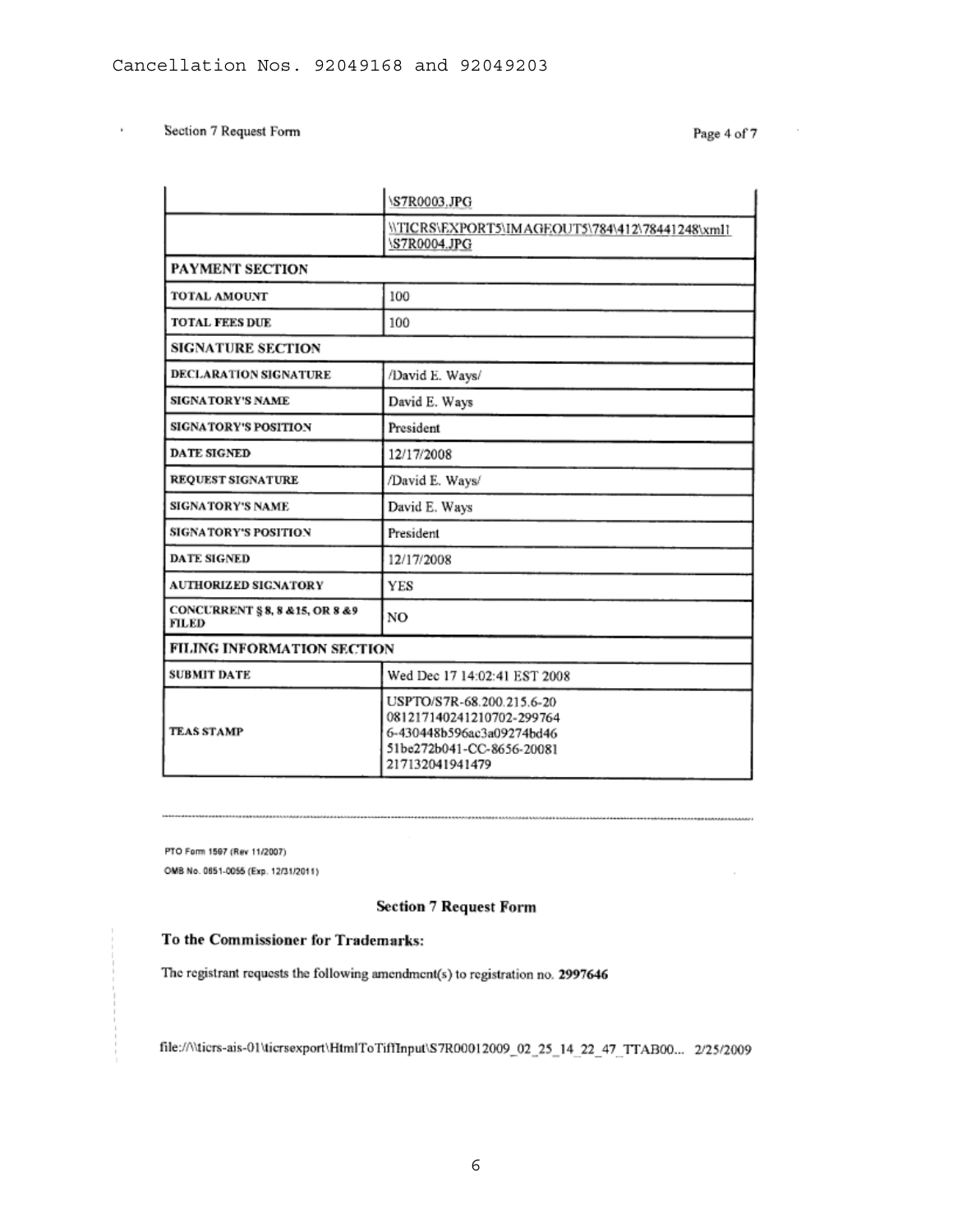### **CLASSIFICATION AND LISTING OF GOODS/SERVICES**

### Registrant proposes to amend the following class of goods/services in the application: Current: Class 022 for TENTS

#### Original Filing Basis:

Filing Basis: Section 1(a), Use in Commerce: The registrant is using the mark in commerce, or the registrant's related company or licensee is using the mark in commerce, on or in connection with the identified goods and/or services. 15 U.S.C. Section 1051(a), as amended. The mark was first used at least as early as 12/05/1993 and first used in commerce at least as early as 12/05/1993, and is now in use in such commerce.

#### Proposed: Class 022 for TENTS

Filing Basis: Section 1(a), Use in Commerce: The registrant is using the mark in commerce, or the registrant's related company or licensee is using the mark in commerce, on or in connection with the identified goods and/or services, 15 U.S.C. Section 1051(a), as amended. The mark was first used at least as early as 10/26/1999 and first used in commerce at least as early as 10/26/1999, and is now in use in such commerce.

#### Registrant proposes to amend the following class of goods/services in the application: Current: Class 025 for Jackets, and Pants

#### Original Filing Basis:

Filing Basis: Section 1(a), Use in Commerce: The registrant is using the mark in commerce, or the registrant's related company or licensee is using the mark in commerce, on or in connection with the identified goods and/or services. 15 U.S.C. Section 1051(a), as amended. The mark was first used at least as early as 12/05/1993 and first used in commerce at least as early as 12/05/1993, and is now in use in such commerce.

#### Proposed: Class 025 for Jackets, and Pants

Filing Basis: Section 1(a), Use in Commerce: The registrant is using the mark in commerce, or the registrant's related company or licensee is using the mark in commerce, on or in connection with the identified goods and/or services, 15 U.S.C. Section 1051(a), as amended. The mark was first used at least as early as 12/05/1993 and first used in commerce at least as early as 06/08/1996, and is now in use in such commerce.

### ADDITIONAL STATEMENTS

## **Miscellaneous Statement(s)**

Correction of Registrant Ls Error On November 11th, 2008 Registrant was served with Interrogatories by Skeeter Products, Inc. pertaining to a Civil Case No. 8:08-cv-01065-RAL-TGW to LIdentify and specifically and completely describe in detail all goods offered to customers by Plaintiff under the TRADEMARK, and identify by name (including trademark) and by years of sale, i.e., beginning dates and, where applicable, end dates, of each product sold.  $\Box$  In the process of investigating the available documentation to answer this request to the best of his ability it became known to the Registrant that an error had occurred in good faith in the applications filed to re-register the Skeeta TRADEMARKS. Registrant discovered that he had inadvertently referenced the Date of First Use in Commerce of the original Skeeta Registrations (No. 2,043,892, & No. 2,047,945) for *Jinsect repelling garments*, namely, shirts, jackets, pants, shawls, headwear and ponchos<sup>[1]</sup> in Class 25, and applied it to the added Class 22 for □tents□ in the new applications. The available documentation reveals a purchase request from The State of Alaska Department of Natural Resources for 200 tents on 7/9/1999, with payment being received on 10/26/1999, identifying a bona fide use of the mark in the ordinary course of trade to establish the Date of First Use and Date of First Use in Commerce for □tents□ in Class 22. Furthermore, the available documentation to support the Date of First Use Anywhere for □jackets□ and □pants□ remains at least as early as 12/5/1993; however, a purchase of jackets on 6/8/1996 by The Riverview RV Park, and a purchase of pants on 5/23/1997 by The Prospector Outfitters, identify a bona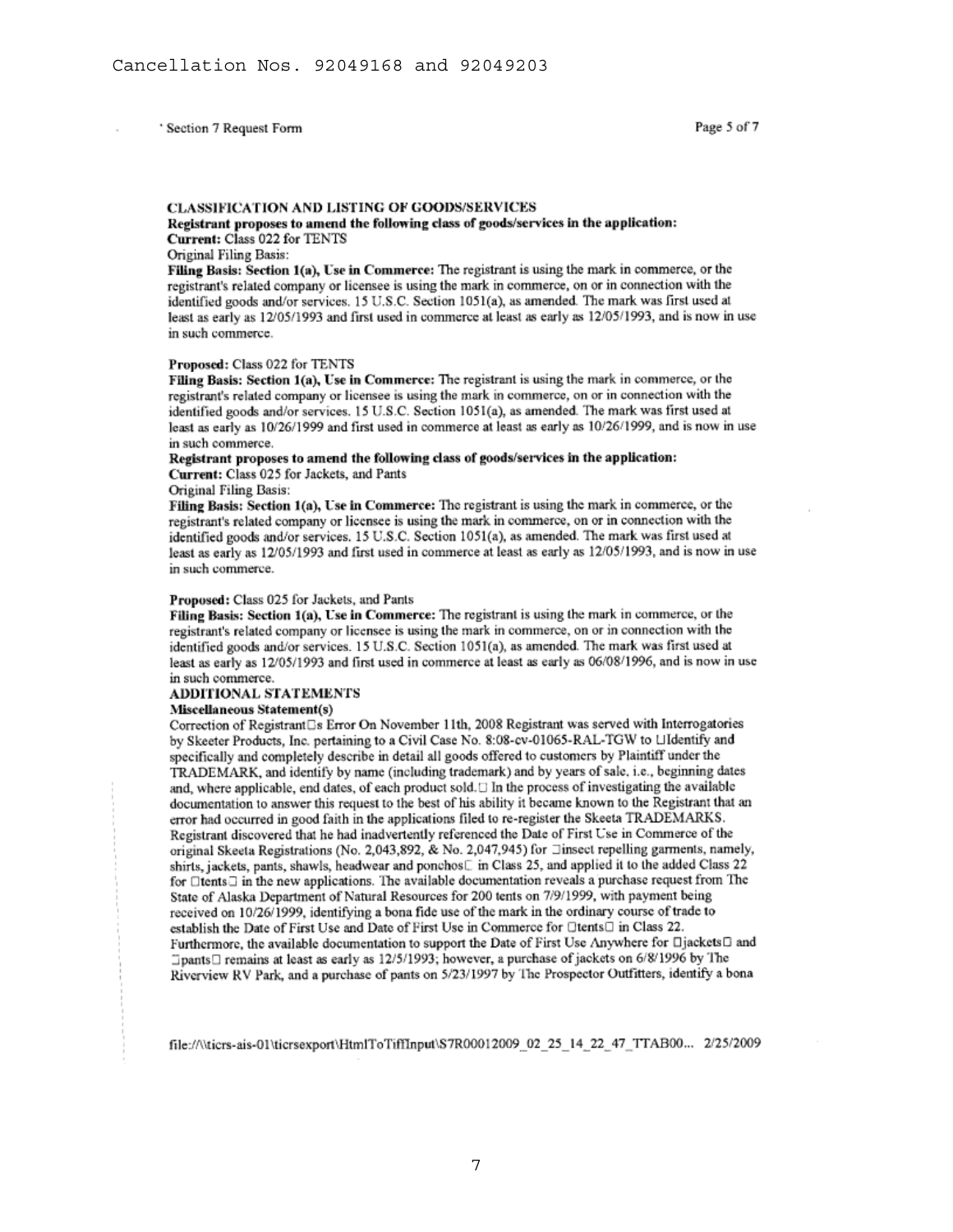fide use of the mark in the ordinary course of trade to establish the Date of First Use in Commerce for  $\Box$ jackets $\Box$  and  $\Box$ pants $\Box$  in Class 25, relative to the size of the company and seasonal type of goods sold. Therefore, Registrant files this request for correction of registrant□s error in the Dates of First Use Anywhere, and Dates of First Use in Commerce to be consistent with the currently available documentation as follows; First Use Anywhere for jackets in Class 25 remains to be as early as: 12/5/1993, First Use in Commerce for jackets in Class 25 to be at least as early as: 6/8/1996, First Use Anywhere for pants in Class 25 remains to be as early as: 12/5/1993, First Use in Commerce for pants in Class 25 to be at least as early as: 5/23/1997. First Use Anywhere for tents in Class 22 to be at least as early as: 10/26/1999, First Use in Commerce for tents in Class 22 to be at least as early as: 10/26/1999. The corrected dates specified above remain prior to the application filing date of June 25, 2004, for both current U.S. Trademark Registrations No. 3,015,253 for the SKEETA and Design mark for DtentsD in Class 22 and Diackets and pants<sup>[1]</sup> in Class 25, and No. 2,997,646 for the SKEETA word mark for  $\Box$ tents $\Box$  in Class 22 and  $\Box$ jackets and pants $\Box$  in Class 25. Pursuant to TBMP § 1609.10(b)  $\Box$ Correction of Registrant  $\Box$ s Error $\Box$ , under §7(h) of the Trademark Act, if a mistake in a registration occurs in good faith through the fault of the owner of the registration, the Director may correct the error upon written request and payment of the fee required by 37 C.F.R. §2.6, provided the correction does not result in a change that would require republication of the mark. The Skeeta Trademark Registrations (No. 2,997,646 and No. 3,015,253) are currently subject to cancellation proceedings (No. 92049168 and No. 92049203) with the Trademark Trial and Appeal Board (TTAB). The undersigned being warned that willful false statements and the like are punishable by fine or imprisonment, or both, under 18 U.S.C. 1001, and that such willful false statements and the like may jeopardize the validity of the application or document or any registration resulting therefrom, declares that all statements made of his/her own knowledge are true; and all statements made on information and belief are believed to be true. David E. Ways, President SKEETA, INC. 19706 77th Avenue East Bradenton, Florida 34202 Phone: (941) 322-9739 Facsimile: (941) 322-9739 dew@skeeta.com By: David E.

#### Ways Original PDF file:

http://tgate/PDF/SECT07/2008/12/17/20081217140241210702-2997646-001\_001/M-682002156-132041941 . Correction of Errors.pdf Converted PDF file(s) (3 pages)

Miscellaneous File1 Miscellaneous File2 Miscellaneous File3

#### FEE(S)

Fee(s) in the amount of \$100 is being submitted.

### **SIGNATURE(S)**

### **Declaration Signature**

The undersigned, being hereby warned that willful false statements and the like so made are punishable by fine or imprisonment, or both, under 18 U.S.C. §1001, and that such willful false statements may jeopardize the validity of the application or document or any resulting registration, declares that all statements made of his/her own knowledge are true; and all statements made on information and belief are believed to be true.

Signature: /David E. Ways/ Date: 12/17/2008 Signatory's Name: David E. Ways Signatory's Position: President

#### **Request Signature**

Signature: /David E. Ways/ Date: 12/17/2008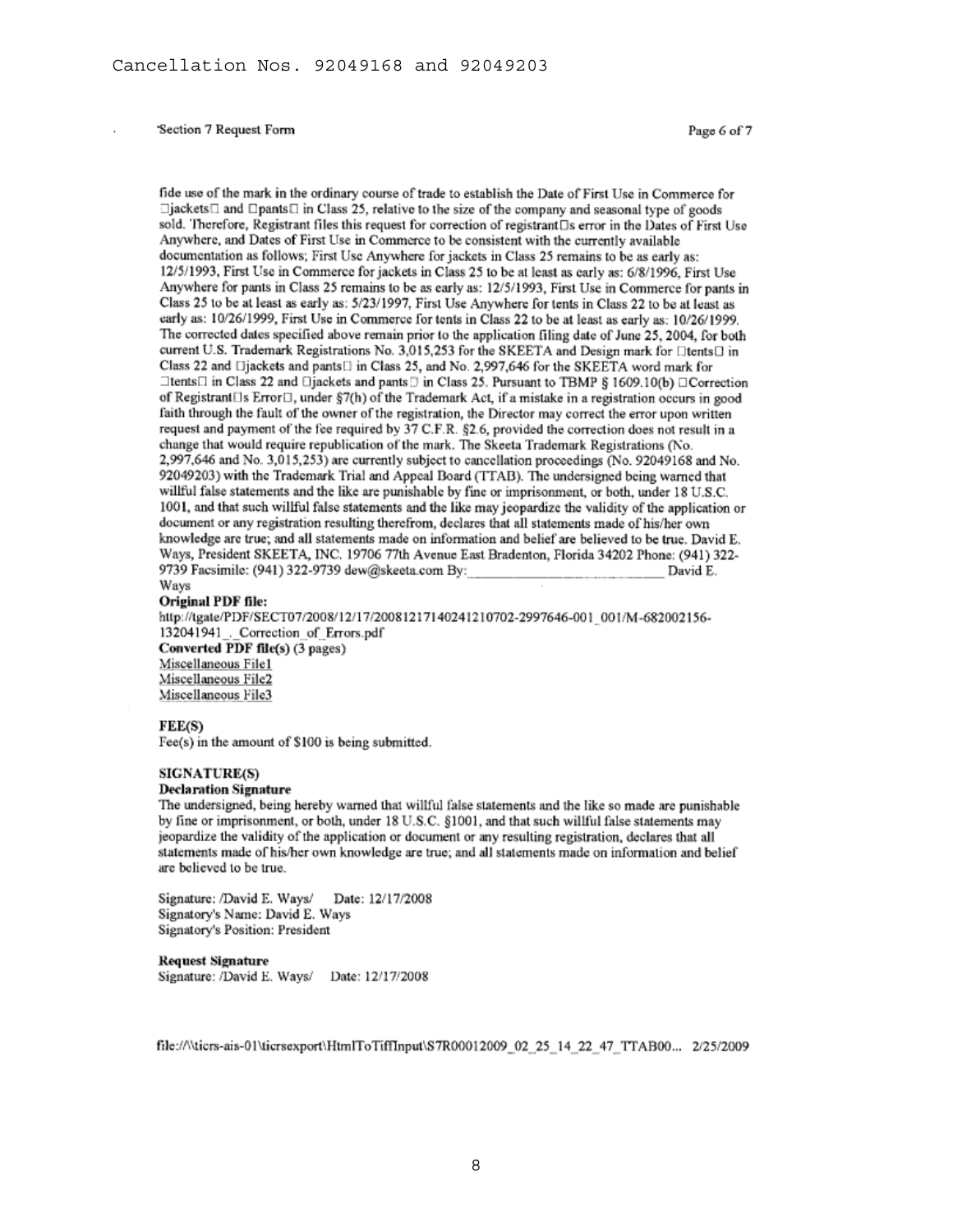ï

Page 7 of 7

Signatory's Name: David E. Ways Signatory's Position: President

The signatory has confirmed that he/she is not represented by either an authorized attorney or Canadian attorney/agent, and that he/she is either (1) the registrant or (2) a person(s) with legal authority to bind the registrant; and if an authorized U.S. attorney or Canadian attorney/agent previously represented him/her in this matter, either he/she has filed a signed revocation of power of attorney with the USPTO or the USPTO has granted the request of his/her prior representative to withdraw.

The registrant is NOT filing a Declaration of Use of Mark under Section 8; a Combined Declaration of Use of Mark under Sections 8 & 15; or a Combined Declaration of Use of Mark/Application for Renewal of Registration of Mark under Sections 8 & 9 in conjunction with this Section 7 Request.

RAM Sale Number: 8656 RAM Accounting Date: 12/17/2008

Serial Number: 78441248 Internet Transmission Date: Wed Dec 17 14:02:41 EST 2008 TEAS Stamp: USPTO/S7R-68.200.215.6-20081217140241210 702-2997646-430448b596ac3a09274bd4651be2 72b041-CC-8656-20081217132041941479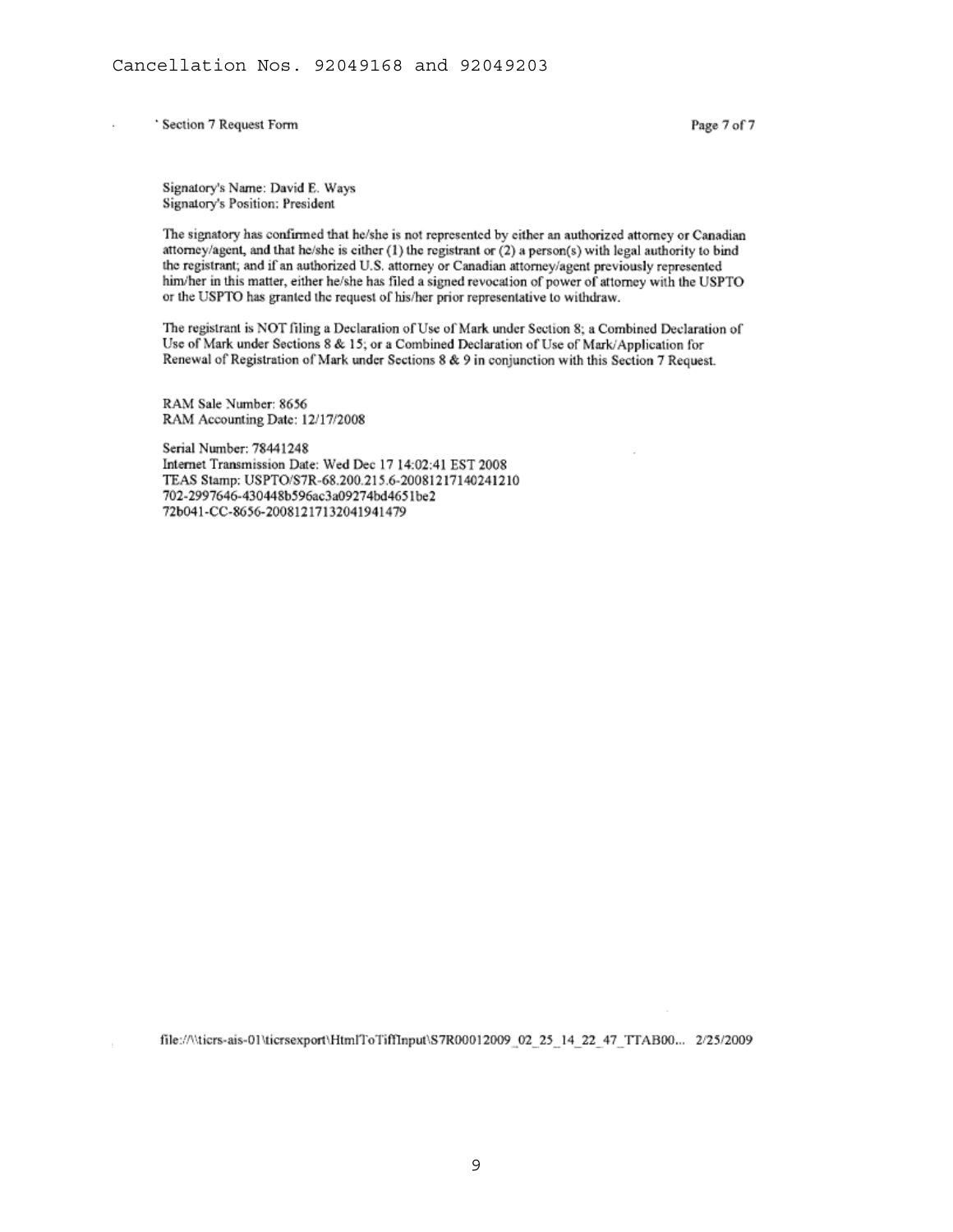### Correction of Registrant's Error

On November 11<sup>th</sup>, 2008 Registrant was served with Interrogatories by Skeeter Products, Inc. pertaining to a Civil Case No. 8:08-cv-01065-RAL-TGW to "Identify and specifically and completely describe in detail all goods offered to customers by Plaintiff under the TRADEMARK, and identify by name (including trademark) and by years of sale, i.e., beginning dates and, where applicable, end dates, of each product sold."

In the process of investigating the available documentation to answer this request to the best of his ability it became known to the Registrant that an error had occurred in good faith in the applications filed to re-register the Skeeta TRADEMARKS. Registrant discovered that he had inadvertently referenced the Date of First Use in Commerce of the original Skeeta Registrations (No. 2,043,892, & No. 2,047,945) for "insect repelling garments, namely, shirts, jackets, pants, shawls, headwear and ponchos" in Class 25, and applied it to the added Class 22 for "tents" in the new applications.

The available documentation reveals a purchase request from The State of Alaska Department of Natural Resources for 200 tents on 7/9/1999, with payment being received on 10/26/1999, identifying a bona fide use of the mark in the ordinary course of trade to establish the Date of First Use and Date of First Use in Commerce for "tents" in Class 22.

Furthermore, the available documentation to support the Date of First Use Anywhere for "jackets" and "pants" remains at least as early as 12/5/1993; however, a purchase of jackets on 6/8/1996 by The Riverview RV Park, and a purchase of pants on 5/23/1997 by The Prospector Outfitters, identify a bona fide use of the mark in the ordinary course of trade to establish the Date of First Use in Commerce for "jackets" and "pants" in Class 25, relative to the size of the company and seasonal type of goods sold.

1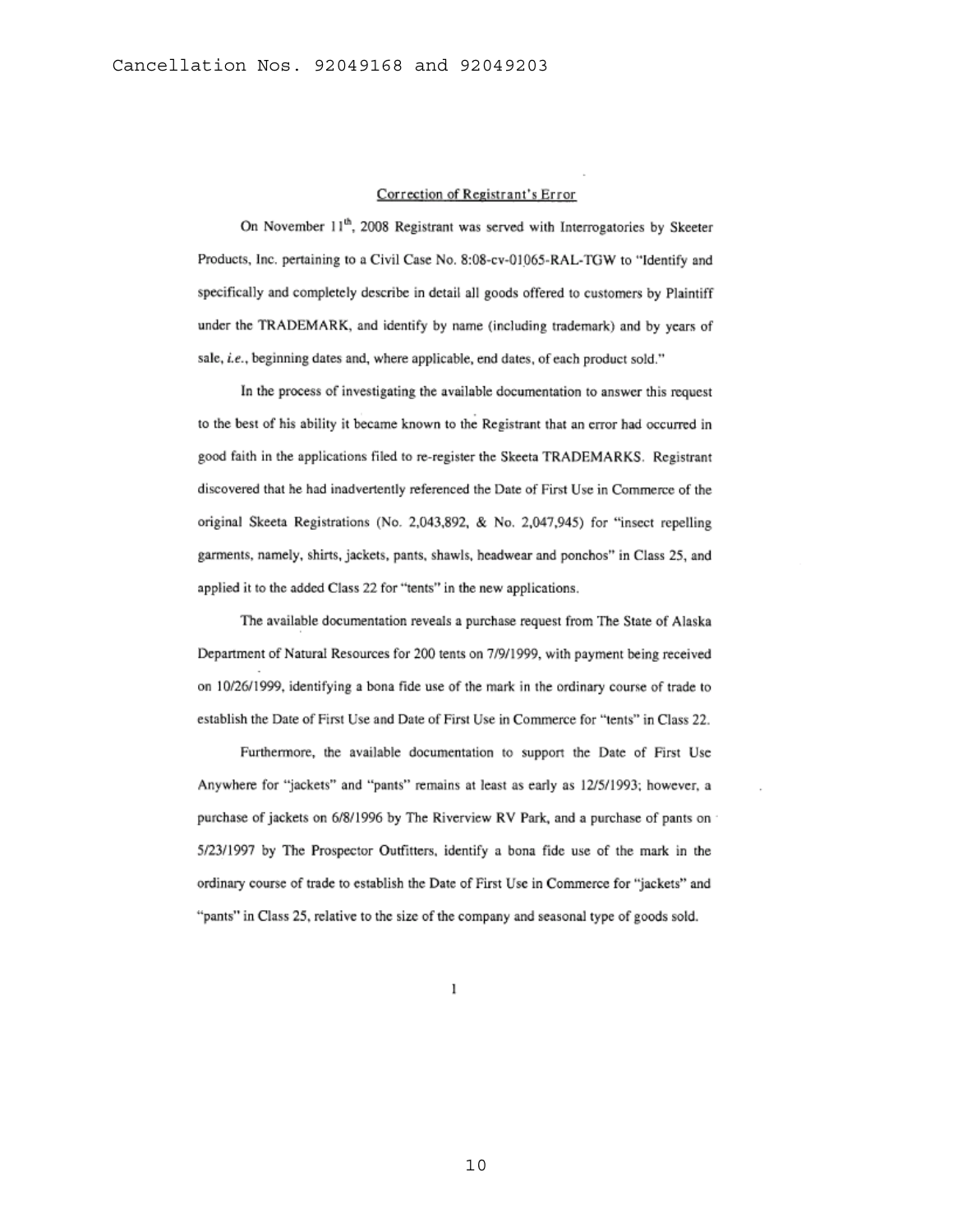Therefore, Registrant files this request for correction of registrant's error in the Dates of First Use Anywhere, and Dates of First Use in Commerce to be consistent with the currently available documentation as follows;

First Use Anywhere for jackets in Class 25 remains to be as early as: 12/5/1993, First Use in Commerce for jackets in Class 25 to be at least as early as: 6/8/1996, First Use Anywhere for pants in Class 25 remains to be as early as: 12/5/1993, First Use in Commerce for pants in Class 25 to be at least as early as: 5/23/1997, First Use Anywhere for tents in Class 22 to be at least as early as: 10/26/1999,

First Use in Commerce for tents in Class 22 to be at least as early as: 10/26/1999. The corrected dates specified above remain prior to the application filing date of June 25, 2004, for both current U.S. Trademark Registrations No. 3,015,253 for the SKEETA and Design mark for "tents" in Class 22 and "jackets and pants" in Class 25, and No. 2,997,646 for the SKEETA word mark for "tents" in Class 22 and "jackets and pants" in Class 25.

Pursuant to TBMP § 1609.10(b) "Correction of Registrant's Error", under §7(h) of the Trademark Act, if a mistake in a registration occurs in good faith through the fault of the owner of the registration, the Director may correct the error upon written request and payment of the fee required by 37 C.F.R. §2.6, provided the correction does not result in a change that would require republication of the mark.

The Skeeta Trademark Registrations (No. 2,997,646 and No. 3,015,253) are currently subject to cancellation proceedings (No. 92049168 and No. 92049203) with the Trademark Trial and Appeal Board (TTAB).

 $\overline{2}$ 

11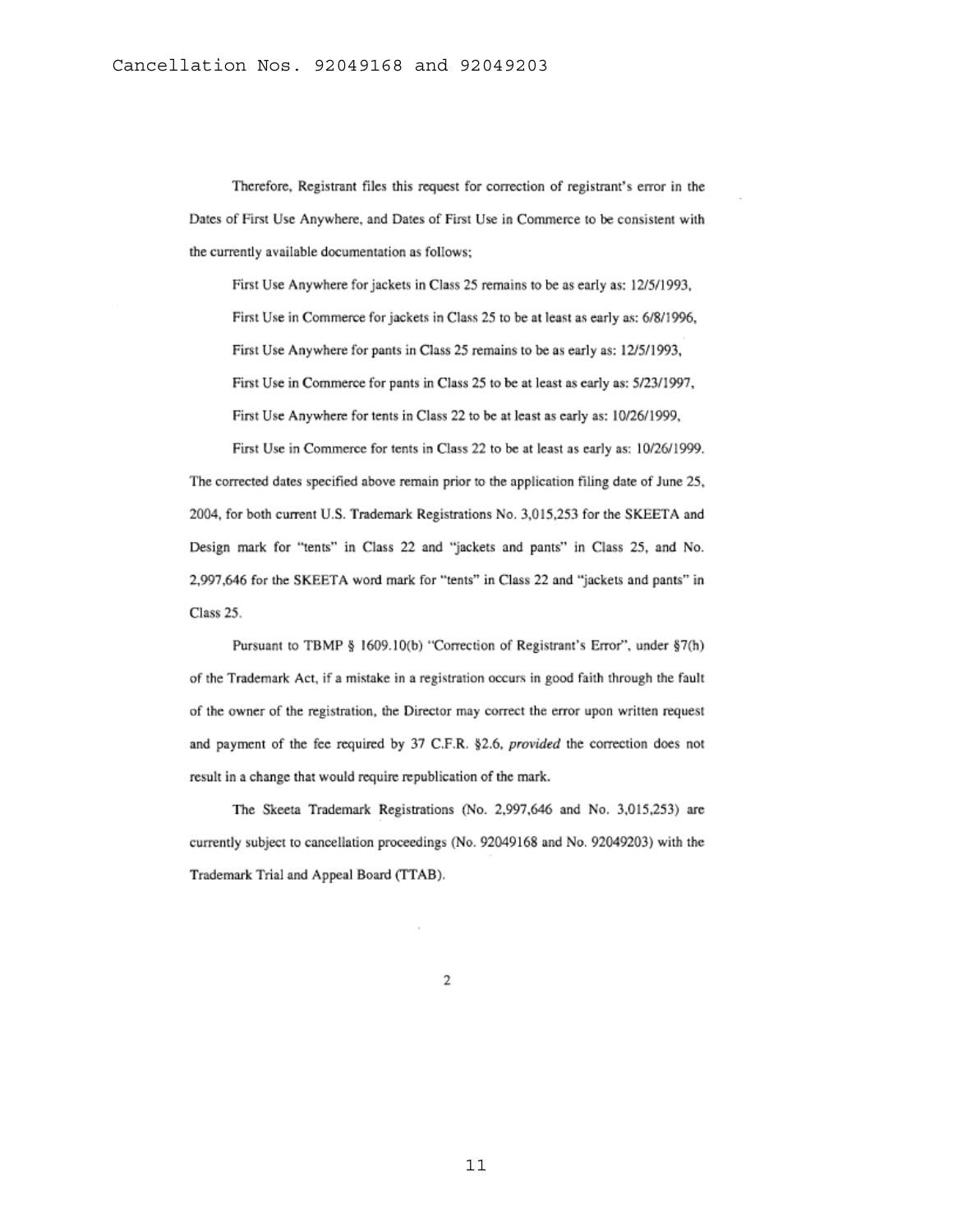The undersigned being warned that willful false statements and the like are punishable by fine or imprisonment, or both, under 18 U.S.C. 1001, and that such willful false statements and the like may jeopardize the validity of the application or document or any registration resulting therefrom, declares that all statements made of his/her own knowledge are true; and all statements made on information and belief are believed to be true.

# David E. Ways, President

SKEETA, INC.<br>19706 77<sup>th</sup> Avenue East<br>Bradenton, Florida 34202 Phone: (941) 322-9739 Facsimile: (941) 322-9739 dew@skeeta.com

mo.

By:

David E. Ways

 $\overline{\mathbf{3}}$